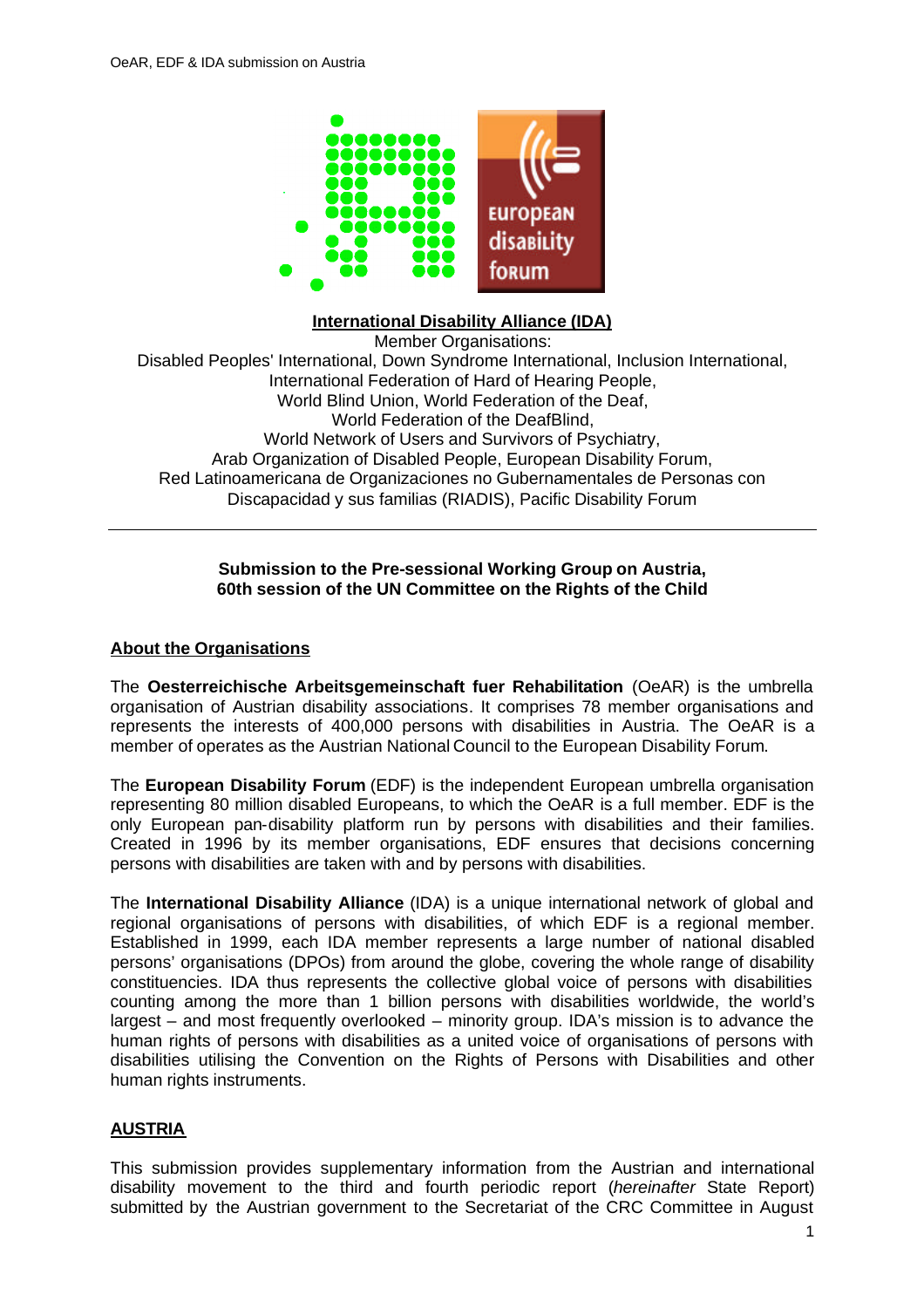2009. This submission will cover Articles 3-6, 9-11, 18-21, 23-28, 34, 39, 42 and 44 of the Convention.

Austria ratified the UN Convention on the Rights of Persons with Disabilities (CRPD) and its Optional Protocol on 26 September 2008. It is clear that the human rights standards of the CRPD and the CRC intersect and reinforce each other when it comes to the rights of children with disabilities. Throughout this submission, in addition to provisions of the CRC. references to CRPD provisions will also appear.

Suggested questions and recommendations appear at the end of each section and also a compilation of all suggested questions and recommendations appears at the end of this document.

### **General implementation measures (Articles 4, 42, 44(6))**

**In addition to all rights of the CRC, Art 23 highlights the responsibility of the State to ensure the full enjoyment of all rights by children with disabilities "in conditions which ensure dignity, promote self-reliance and facilitate the child's active participation in the community". The CRC Committee emphasised the principles of non-discrimination and full inclusion of children with disabilities in the community in General Comment No 9.<sup>1</sup>**

After long standing calls and recommendations by the CRC Committee,<sup>2</sup> the **rights of the child** have been **recognized as fundamental rights by the Austrian Constitution** in 2011 (Federal Gazette I number 4/2011). Article 6 of the Federal Constitutional Act on the Rights of the Child stipulates the right of children with disabilities to protection and care according to their special needs. Furthermore, Article 6 refers to the general principle of nondiscrimination embodied in the Austrian Constitution (Article 7, para 1 Federal Constitutional Act) and puts it in concrete terms the equal treatment of children with and without disabilities in all aspects of daily life.

Nevertheless, the practical realisation of the legal protection from discrimination of children with disabilities in all areas of life cannot be considered adequate. Children with disabilities have not been (or at least not sufficiently) included in the various fields of society in Austria. There is a trend in legislation and practice towards fragmented and half-hearted attempts to "integration", accompanied by a nationwide inconsistent image due to the prevalent federal structures. There is **no general commitment to the inclusion of children and youth with disabilities**; there is no action plan with clear indicators to ensure effective and sustainable inclusion through administrative practices by the public authorities in order to achieve the equal participation of children and youth with disabilities in the community.

There is a strong need to improve the **image of children with disabilities within the society** and the public's perception of them. The paradigm shift from the medical towards the social model of disability and from the welfare concept towards the human rights based approach confirmed by the UNCRPD has not been implemented to date. Despite the important contribution of the mass media to the promotion of the child's wellbeing and health, recognised in Article 17, children and youth with disabilities are rarely portrayed in the media. When they are, the portraval is strongly marked by need and dependency instead of human rights principles such as self-determination or inclusion. A prime example is the charity campaign "Licht ins Dunkel" ("Light into the Darkness") that was initiated by the public-legal broadcasting corporation (Oesterreichischer Rundfunk; ORF) and that is based on a concept that primarily provokes pity and sympathy for children with disabilities.

  $1$  CRC/C/GC/9.

 $2$  Cf. e.g. the Concluding Observations of the CRC, CRC/C/15/Add.251, 31 May 2005, para 9.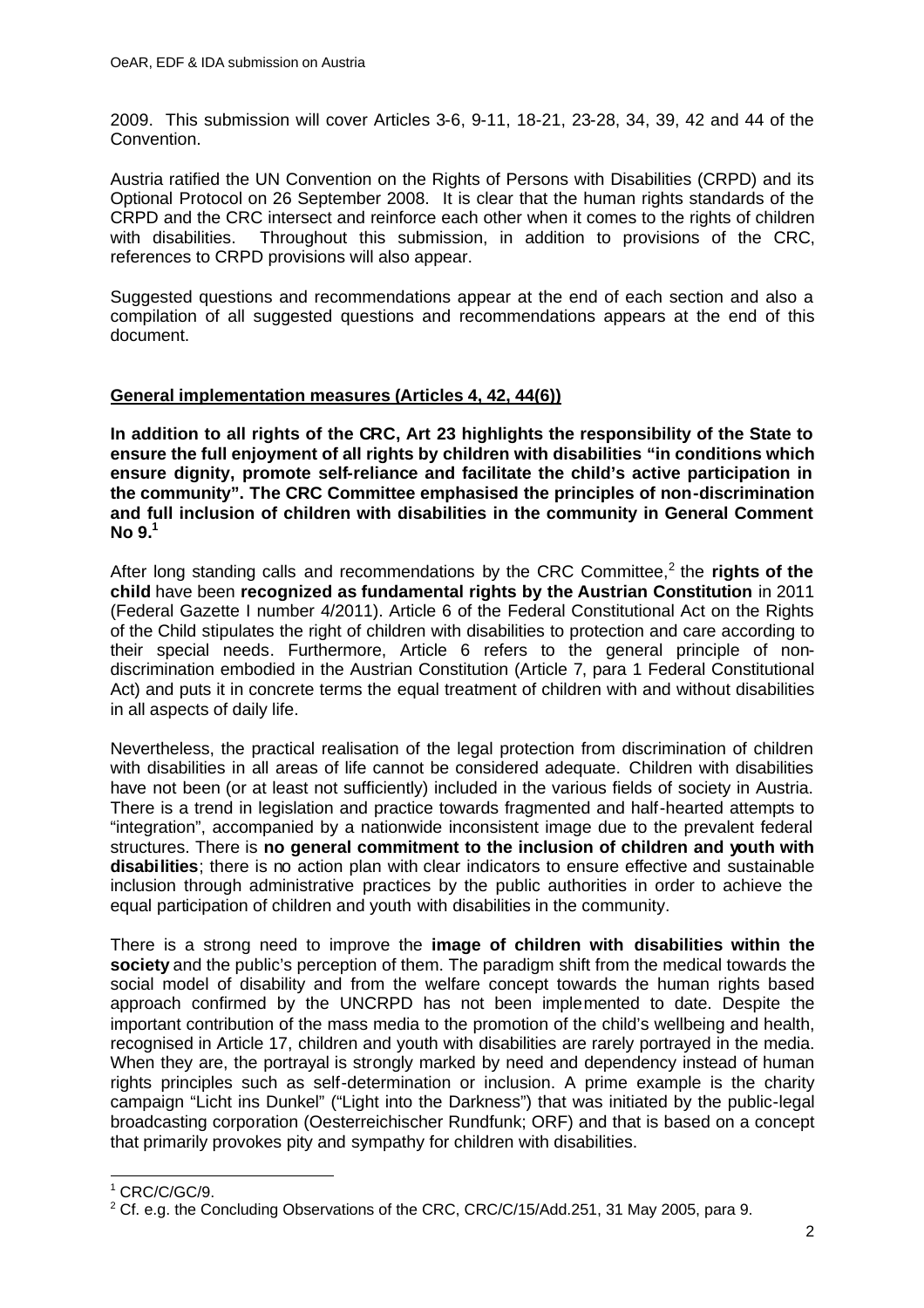In many areas, the **lack of accessibility to the physical environment, to information and communications and services** constitutes an enormous obstacle to the full participation of children with disabilities in the community, contrary to Article 23(1) of the Convention. This concerns, for instance, schools and other public institutions that are not accessible, a lack of services which make available alternative forms of communication (such as Braille and the use of sign languages), inadequate interpretation services for deaf children, the absence of captioning in films and TV programmes, or insufficient information available in plain language. The availability of technical aids for children with disabilities is often not adequate or not free of charge and thus, the reduction of barriers is made difficult.

The realisation of Article 23(2) of the Convention is compromised by the **absence of a nationwide and comprehensive system of personal assistance** in Austria. This has negative effects on the opportunities for children with disabilities to strengthen their autonomy and independence and to lead a self-determined life.

### *Recommendations:*

- Ensure the mainstreaming of children with disabilities in all legislative and policy action for children, and promote the full inclusion and participation of children with disabilities and their representative organisations in decision making and policy making affecting them.
- Undertake awareness raising campaigns aimed at the government, public and families to promote the positive image of children and adults with disabilities and their role as active participants and contributors to society.
- Adopt measures for strengthening a self-determined lifestyle of children with disabilities (e.g. entitlement to technical aids or personal assistance) in order to encourage them to develop their full personalities and exercise all their rights on an equal basis with other children.

### *Suggested questions for the list of issues:*

- Please provide the Committee detailed information on what steps are being taken to ensure the presence of the rights of children with disabilities in national policies on children, including concerning education, social protection and health care.
- What steps are being taken to promote the positive image of children with disabilities amongst government personnel, the public and families? What campaigns are being designed and led together with children with disabilities and their representative organisations in this direction?
- What steps are being taken in order to achieve comprehensive (i.e. physical, social, communicative and intellectual) accessibility for children with disabilities in all facilities/buildings/programmes designed for (being frequented by) children?
- Which measures are being taken in order to strengthen a self-determined life style of children with disabilities (e.g. entitlement to technical aids or personal assistance) in order to encourage them to develop their full personalities?

### **Abuse, neglect and violence against children, sexual exploitation (Articles 19, 34)**

While meaningful empirical studies about **violence and abuse** of persons with disabilities have not been conducted in Austria, there is evidence from previous experiences that particularly children and girls with disabilities often become victims of violence and abuse including sexual abuse. This is partly a result of the fact that they are often accommodated and cared for in institutions and homes for children with disabilities which heightens their vulnerability.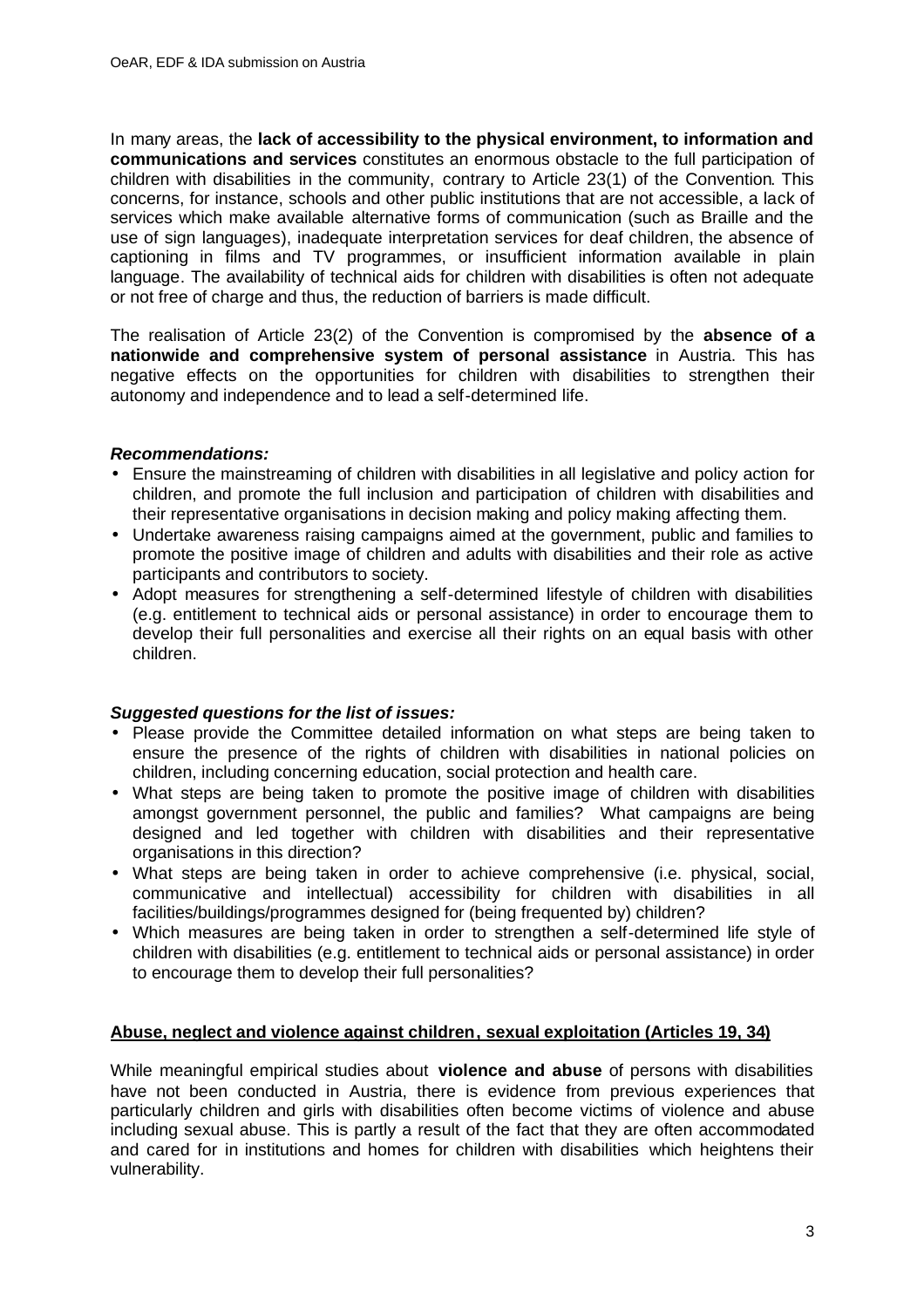A **prohibition of the sterilisation of minors** (which predominantly affects persons with disabilities) has been embodied through the Children's Law Amendment Act (Kindschaftsrechts-Änderungsgesetz, entered into force 1 July 2001) in Section 146(d) of the Austrian Civil Code. It states, "neither a child nor their parents are allowed to give their consent to medical measures that have the purpose of leading to the lasting infertility of the child." Real-life practices in terms of sterilization of persons with disabilities take place in a gray zone. There is a lack of official figures as well as a wide lack of adequate information and counselling services for the affected persons.

### *Recommendations:*

- Address the heightened risk for children with disabilities, in particular girls, of becoming victims of violence and abuse, and adopt urgent measures to ensure that both services and information for victims are made accessible to children with disabilities living in institutions and the community. Take all the necessary measures for the prevention of abuse of and violence against children with disabilities, such as:
	- o ensuring that children and caregivers know that the child is entitled as a matter of right to be treated with dignity and respect and they have the right to complain to appropriate authorities if those rights are breached, including actions to educate and raise awareness amongst children with disabilities in an accessible manner which is appropriate for their age ;
	- o ensuring that institutions providing care for children with disabilities are staffed with specially trained personnel, subject to appropriate standards, regularly monitored and evaluated, have a sensitive complaint mechanisms accessible to children with disabilities; and
	- o enhancing precautionary measures against forced abortion and forced sterilisation.

### *Consideration of the Best Interests of the Child and Full Participation (Articles 3(1), 9(1), 12, 18(1), 21(1))*

According to the guidelines of the Austrian Civil Law Code and the general Youth Welfare Laws, the best interests of the child are also considered in decisions regarding children with disabilities. However, especially in cases of massive intrusions into the lives of children, this is not always clearly visible (e.g. in the event of withdrawal of the parental custody). There is much need for improvement regarding children with disabilities being given the opportunity to express their views, be heard and participate in decisions concerning them, particularly children with intellectual disabilities. The right of a child to express their views in custody cases (e.g. the decision with which parent the child wants to stay) is only granted to children of 10 years and above.

**Guidance counselling institutions** exist for children and youth, such as the Children and Youth Ombudsman or various organisations and initiatives which are supposed to serve the strengthening of children's rights. However, there is a lack of information and counselling services that are specifically targeted at children and youth with disabilities in order to provide them with opportunities to express their concerns and needs independently. There is a general need for improvement regarding the **participation** in legal or political measures by children with disabilities.<sup>3</sup>

There is a **lack of** meaningful **statistical data** about the situation of children with disabilities. As a result, the need for improvement measures within various areas cannot be documented

l  $3$  Cf. single positive initiatives for the inclusion of children, such as, for instance, in the preparation of the National Action Plan for the Rights of Children and Youth. Available online at: www.kinderrechte.gv.at/home/upload/30%20oesterreich/nap\_041123\_ov.pdf.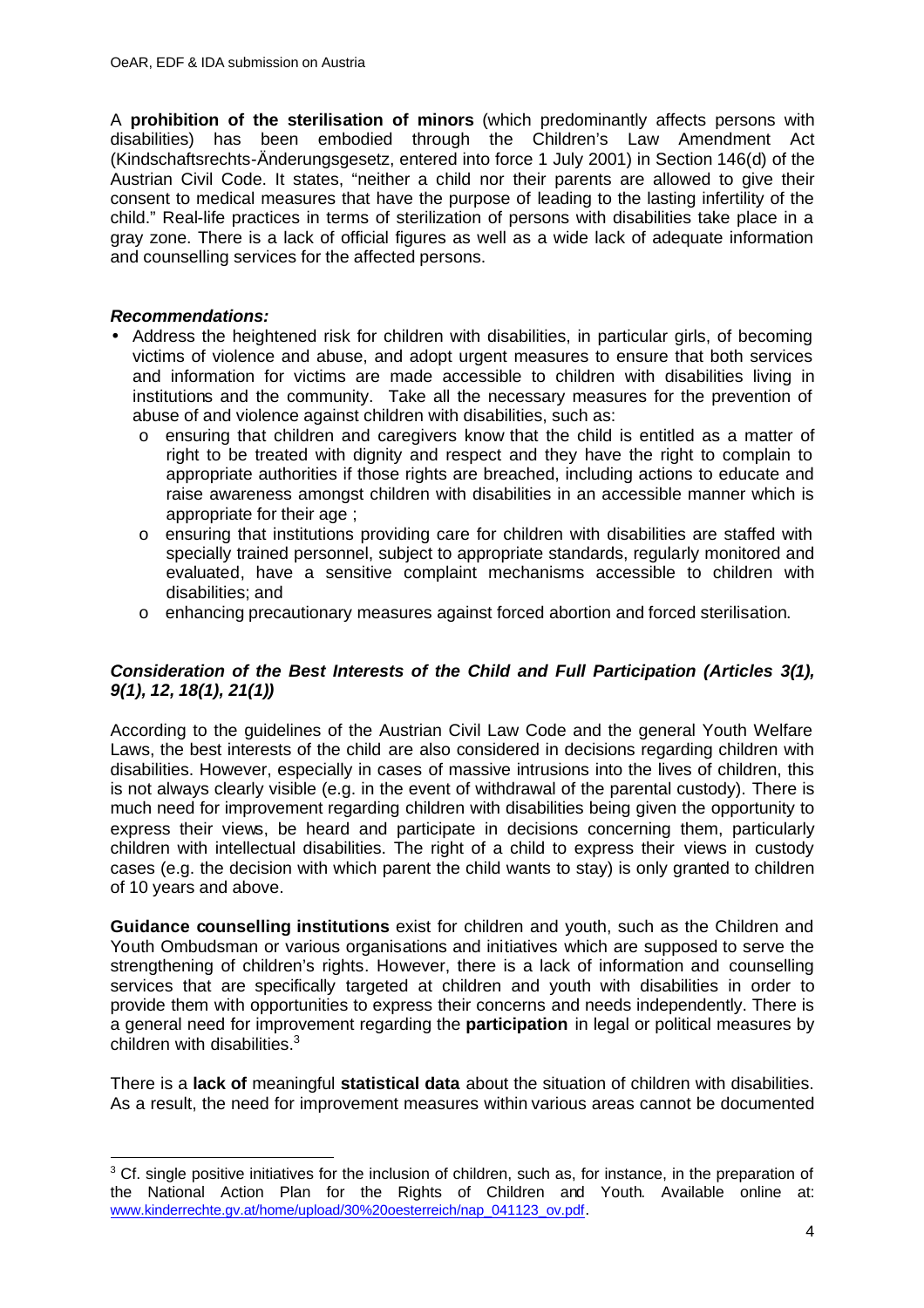sufficiently and recommendations can thus often not be considered or implemented accordingly.

#### *Recommendations:*

- Introduce measures in compliance with Article 12 CRC to ensure that children and young people in mental health settings have the right and opportunity to freely express their views on matters of treatment, services and support, and for their views to be given due weight in accordance with the age and maturity of the child, without any discrimination based on disability, and that they have access to age- and disability-appropriate support to exercise these rights.
- Introduce a central contact point for the comprehensive guidance counselling and information services for children with disabilities and their families
- Collect adequate data on children with disabilities, including girls with disabilities, and use disaggregated data and results of studies to develop policies and programmes to promote equal opportunities for them in society.

### *Suggested questions for the list of issues:*

- What measures are being taken to ensure the effective collection of data and statistics on children with disabilities disaggregated by sex, age, region of residency and type of disability?
- With respect to decisions concerning the child him/herself, how does the Government ensure that children with disabilities have the opportunity to express their views and for their views to be given due weight in accordance with the child's age and maturity, on an equal basis with other children, and are provided with age- and disability-appropriate support to exercise these rights?

#### **Family environment and alternative care (Articles 5, 18(1) and (2), 9-11, 19-21, 25, 27(4), 39)**

Social support networks are often the best means to promote better parenting. In Austria, there is a tremendous lack of social conditions that enable parents with disabilities to live together with their child.<sup>4</sup> There are hardly any forms of support for accompanying **persons with learning disabilities** during pregnancy or **parenthood**.

A further problem for parents with disabilities occurs with the **strict division of the responsibilities** of the involved bodies. Thus, disability assistance considers itself as being exclusively responsible for supporting mothers while the Youth Welfare Office, on the other hand, exclusively feels responsible for the well-being of the child. In reality, this inflexible distribution of authorities impedes a meaningful cooperation in terms of a common solution for all parties involved.

In practice, it can be observed that in many cases **taking away a child** is still **the preferred practice** based on the presumed best interests of the child instead of enabling a life within the family with adequate support services. As research has shown, this occurs despite the fact that mothers could care for their children with the adequate form of assistance.<sup>5</sup> A survey conducted in 2008 in Vienna and Lower Austria showed that approximately half of the

l

<sup>&</sup>lt;sup>4</sup> Cf. Kassoume. 2006. Unterstützungsangebote bei Schwangerschaft und Elternschaft von Menschen mit Lernschwierigkeiten in Wien. MA Dissertation, 2006,

http://bidok.uibk.ac.at/library/kassoume-schwangerschaft.html#ftn.id2781150.

<sup>&</sup>lt;sup>5</sup> Cf. Hahn. Sexuelle Erfahrungen von Frauen mit geistiger Behinderung, FN 74.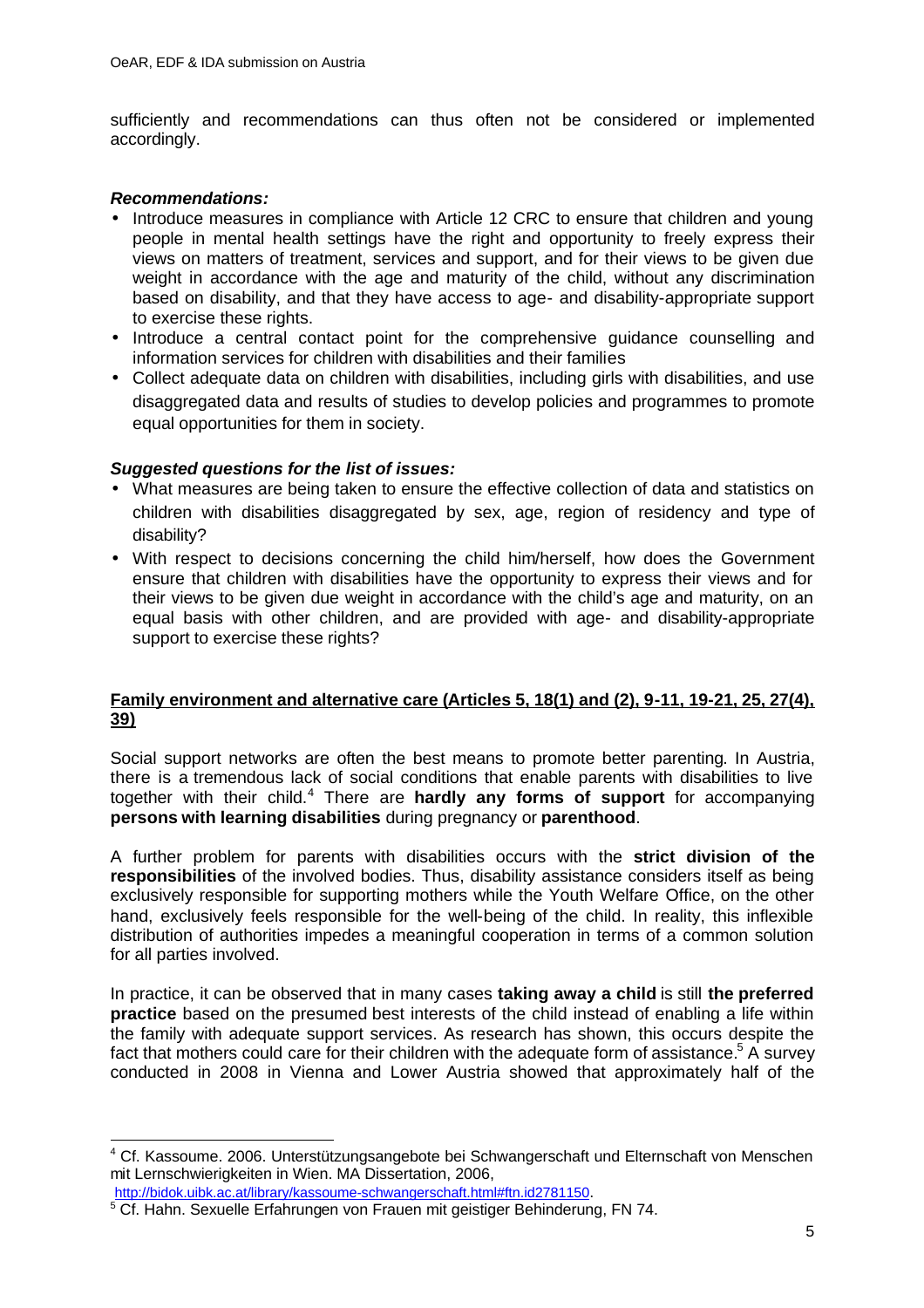recorded children of parents with disabilities (51 percent) do not live with their parents.<sup>6</sup> A placement with relatives, foster families, adoptive parents or in homes still seems to be the dominant practice (in comparison to making effective support services available for parents with disabilities).

### *Recommendation:*

• Develop and strengthen community support services for parents of children with disabilities as well as for parents with disabilities (family assistance and parenting assistance) in order to ensure that children can remain within their families and homes.

### *Suggested question for the list of issues:*

• What measures are being taken, including the provision of support services, to assist families, including both parents of children with disabilities and parents with disabilities, in their care for their children, and to prevent separation of children from their families?

### **Education, leisure and cultural activities (Article 28)**

The present **Austrian educational system** does not provide for a right to inclusive education in Austrian legislation nor in practice.<sup>7</sup> There is still a focus on the **integration concept** in its wording (which is the reason why the term "integration" will be used repeatedly hereinafter even though it is not in accordance with the wording and the concept of the CRC nor the CRPD.) While the concept of inclusion fully implements the social model of disability and acknowledges the inherent necessity to adapt the environment, the concept of integration is still based on the assumption that it is not basically the environment that needs to be changed but the person with disability who needs to adapt to the existing society. Means of integration are special measures targeted at persons with disabilities (e.g. extraclasses for pupils with disabilities in a mainstream school) in order to "integrate them" into the existing environment.

The Austrian educational system is still highly marked by the **prevalence of special educational needs institutions**, such as the therapeutic pedagogic kindergarten, special schools, homes and other institutions that lead to the **segregation and exclusion of children with disabilities**. In this context, children with disabilities are massively disadvantaged, inter alia due to their exclusion from the compulsory free year of kindergarten as well as due to the failure of a legal entitlement to an integrated form of instruction after the eighth grade. Therefore, children with disabilities do not have the same opportunities to education as children without disabilities and consequently, they are highly disadvantaged in participating in vocational trainings, obtaining employment and with respect to their overall plans for life.

The **obligation under the Convention to make education available and accessible to every child** (Article 28(1)(b)) must be understood in light of the obligations under Article 24 of the CRPD to ensure an **inclusive education** system at all levels.

The existing special school system and the integration concept have been embodied as **equivalent systems**. The extent and the form of integration highly depend on the regions (Laender) which has resulted in the development of very different practices On the whole, inclusive education in the sense of the inclusion of children with disabilities alongside nondisabled peers in schools has not been realised thus far. Among others, this is reflected by

 6 Cf. Kastlunger. Die Lebenssituation und die Unterstützungssituation von Müttern mit Lernschwierigkeiten, FN 64, pp. 96.

 $7$  Cf. Statement by the Independent Monitoring Committee about inclusive education of 10 June 2010, http://www.monitoringausschuss.at/cms/monitoringausschuss/attachments/2/8/6/CH0914/CMS1276526308845/m a\_sn\_bildung\_final.pdf.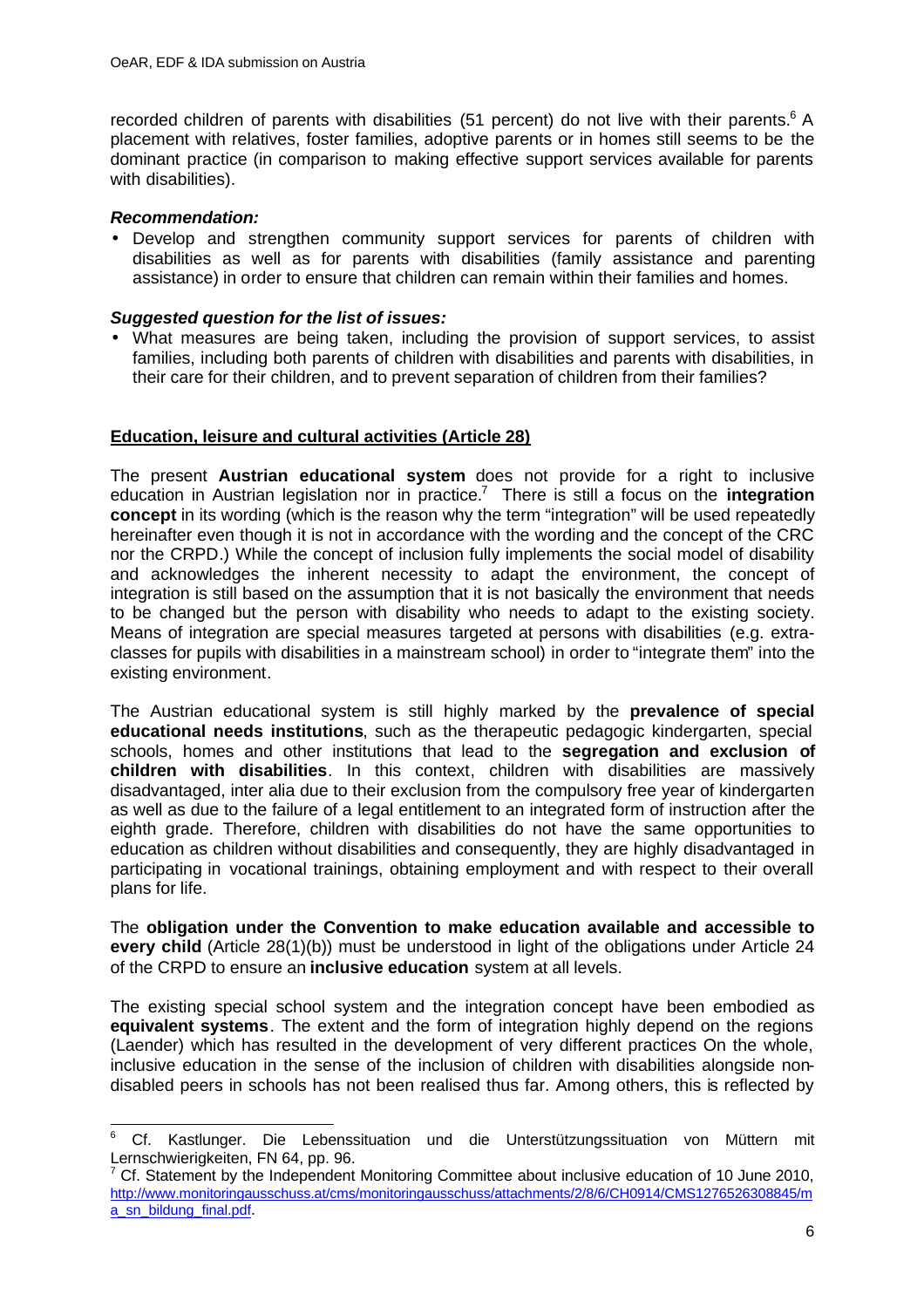the distinctly lower number of persons with disabilities who have completed their A-levels or university degrees compared to persons without disabilities.<sup>8</sup>

Children with disabilities are granted **special educational support** if they are recognised as having **special educational needs (SEN)**.<sup>9</sup> Problematically, the assessment of SEN is not standardised and it often causes schools to obtain as many SEN-labels as possible in order to receive as many resources as possible.<sup>10</sup> Thus, an enormous dispersal of SEN rates can be perceived.<sup>11</sup> However, staff resources are not allocated according to the actual number of children with SEN.

In the school year of 1993, **Special Education Centers (SEC)** were legally incorporated.<sup>12</sup> Special educational measures were introduced and coordinated in a way that opened up the possibility for children with SEN to also be taught at mainstream schools. Paradoxically, SECs are supposed to support the educational integration of children with disabilities, while, on the other hand, they should fulfil the duties of a special school. For years, DPOs have been requesting the conversion of Special Education Centers into Education Centers. The objective of Education Centers would be to systematically support schools in the optimum fostering of all students through individualised measures adapted to the student.<sup>13</sup>

In most regions **neither the entitlement to a comprehensive parallel provision of special needs education, nor the freedom of choice for parents is realised**. <sup>14</sup> Full-time schools and full-time care services hardly exist in the integrated area (where children with and without disabilities are not separated) which is why parents are often obliged to opt for enrolment at a special school (which is usually full-time).

The quality of education at **special schools** is often criticized by parents of children with severe impairments. They argue that in some cases regression with respect to cognitive and social development of their children becomes evident. In many cases, teaching in **integrated classes** is neither satisfactory. Students with SEN are mostly taught in separate classrooms whereas the presence in the main class is limited to a minimum time. Team teaching does not work successfully in many classes, and furthermore, the use of new forms of teaching often fails due to a lack of willingness by teachers.<sup>15</sup>

Another weak point the educational system is the **lack of inclusive teacher training** in Austria and a massive **lack of inclusive educational teaching staff**.

There is a lack of **reasonable accommodation** in order to implement the rights of children with disabilities in the Austrian education system, as well as a lack of **individual support measures**.

 $\frac{1}{8}$  According to Mikrozensus 2007, only 14.6 percent of men and 15.7 percent of women with disabilities have obtained A-level or university degrees, in comparison to 31.3 percent of men and 33.3 percent of women without disabilities.

Such a need for support exists if a student is – due to a physical or psychosocial disability – not able to follow the instruction at primary or middle school or at Polytechnic School without SEN, and if he or she is not exempted from school attendance according to Section 15 of the Compulsory Education Act 1985 (Schulpflichtgesetz 1985).

<sup>10</sup> Cf. Feyerer, FN 85, p. 90.

<sup>&</sup>lt;sup>11</sup> SEN rates differ from 2.58 percent up to 4.43 percent depending on the region (Land).

<sup>&</sup>lt;sup>12</sup> According to the 15th Amendment to the School Organization Act

<sup>&</sup>lt;sup>13</sup> Specht et al. 2006. Qualität in der Sonderpädagogik: Ein Forschungs- und Entwicklungsprojekt. Forschungsansatz, Ergebnisse und Schlussfolgerungen. No. 70, 2006, p. 58. Graz: Zentrum für Schulentwicklung.

<sup>14</sup> Cf. Feyerer, FN 85, p. 88.

<sup>15</sup> Cf. Engl, FN 94, p. 47.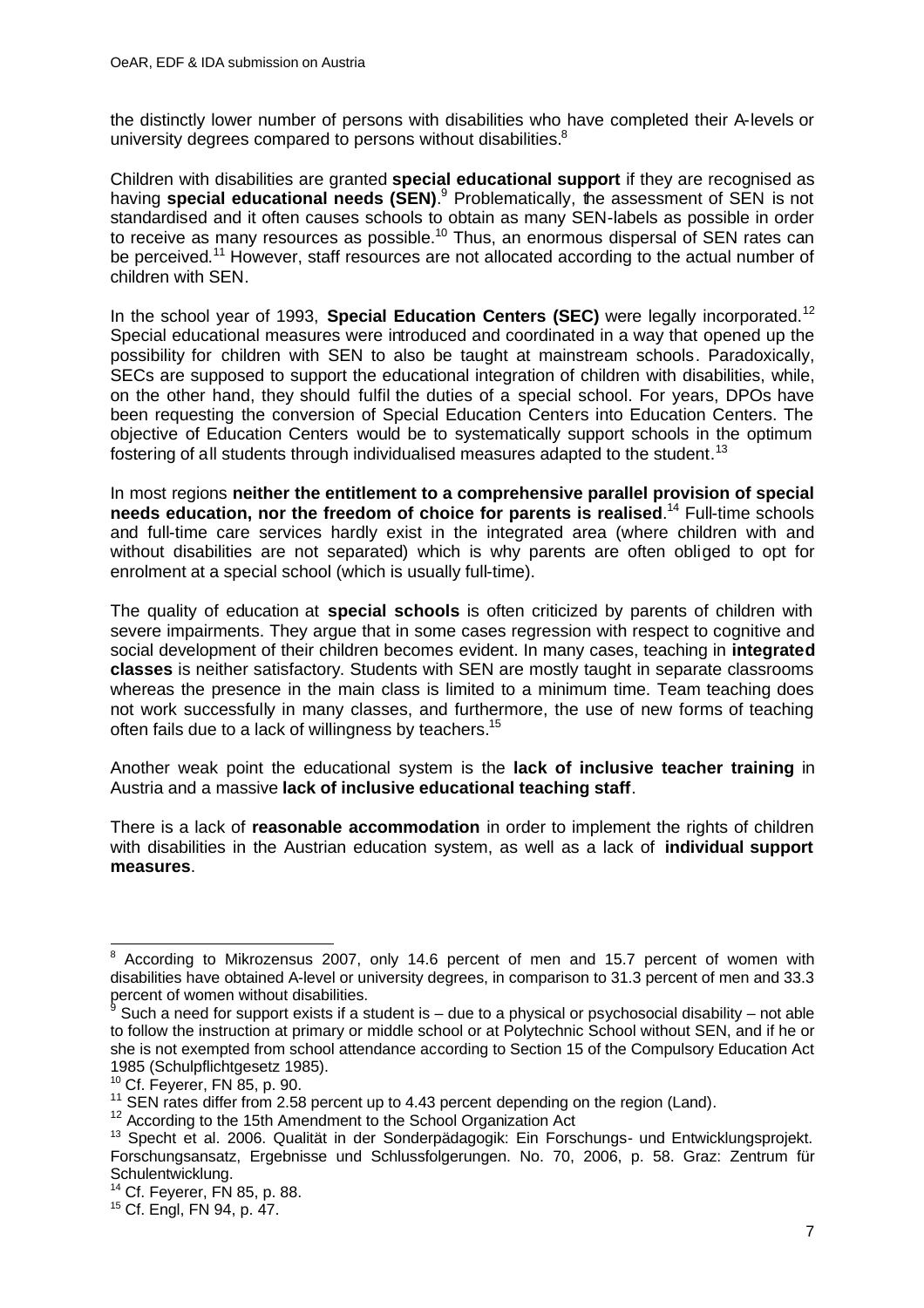The availability of **personal school assistants for pupils** during the years of compulsory schooling is uneven across Austria and depends on the guidelines of each region (Land). Most regions do not offer any specific regulations or practical implementation is missing. The situation on Upper Austria can be seen as a positive exception. In the integrated teaching of Upper Austria, the provision of personal school assistance is quite common. <sup>16</sup>

Finally, instruction in **alternative forms of communication** (e.g. sign language, Braille, etc.) is not adequately guaranteed. **Austrian Sign Language,** while formally recognised in the Austrian Constitution (§8(3)), is hardly used as a language of instruction. Section 16 of Schulunterrichtsgesetz (School Education Act) foresees only German as the teaching language. Sign language is not mentioned in the sense of bilingual teaching.<sup>17</sup> To what extent sign language is used as a teaching language, depends on the willingness (and sign language skills) of the teachers - even in "integration classes" and in special schools for deaf children, sign language is not very often used and even opposed by teachers and parents. Furthermore, there is an inadequate provision of resources (e.g. technical aid devices) and insufficient qualified teaching staff. On the one hand, there are not enough staff resources (that is, teachers who possess sign language competencies). On the other hand, the broad application of the Austrian Sign Language as a language of instruction often fails due to social barriers (a lack willingness by the school administration in terms of integrated classes or special school classes for deaf children as well as a negative discourse about sign language in general). The acquisition of alternative forms of communication, such as **Braille**  and **sign language** are also necessary to acquire **life and social development skills** which represent central conditions for an independent and self-determined life. Presently, Braille can only be learned at special schools and teaching material is neither prepared nor provided to a sufficient extent.

All in all, one can maintain that there is **no concrete evidence** of **progress towards full inclusion in the Austrian educational system**. This results from the maintenance of the parallel system (integrated classes and special schools) and the current increase in authority by the general special school from eight to nine grades.<sup>18</sup>

### *Recommendations:*

- Incorporate a right to inclusive education in the Federal Constitution and in the law across all laender, and ensure that an inclusive educational approach is developed and implemented in Austria, as opposed to integration, in collaboration with organisations of persons with disabilities.
- Adopt the following measures:
	- o Include inclusive education as an integral part of core teacher training curricula in universities to ensure that the values and principles of inclusive education are infused at the outset of teacher training and teaching careers of *all* teachers.
	- o Render it compulsory for teachers to develop individual education plans for all students (both with or without disabilities);
	- o Ensure the availability of individual supports such as technical equipment, accessories and aids with schools, including the provision of a personal assistant within school if necessary;

 $\overline{a}$  $16$  In Upper Austria, school assistants are closely integrated into the school system. They enable students with disabilities to participate in a common life and to achieve the objectives of the curriculum. Furthermore, they contribute fundamentally to the success of scholastic and integrative work.

work.<br><sup>17</sup> Austrian Sign Language is only mentioned in a regulation by the Federal Ministry of Education, Art and Culture called "Curriculum of the Special School for Deaf Children".

<sup>&</sup>lt;sup>18</sup> Feverer. 2009. Ist "Integration" normal geworden? In: Zeitschrift für Inklusion, No. 2, 2009, pp. 7. Available online at: http://www.inklusion-online.net/index.php/inklusion/article/view/19/25.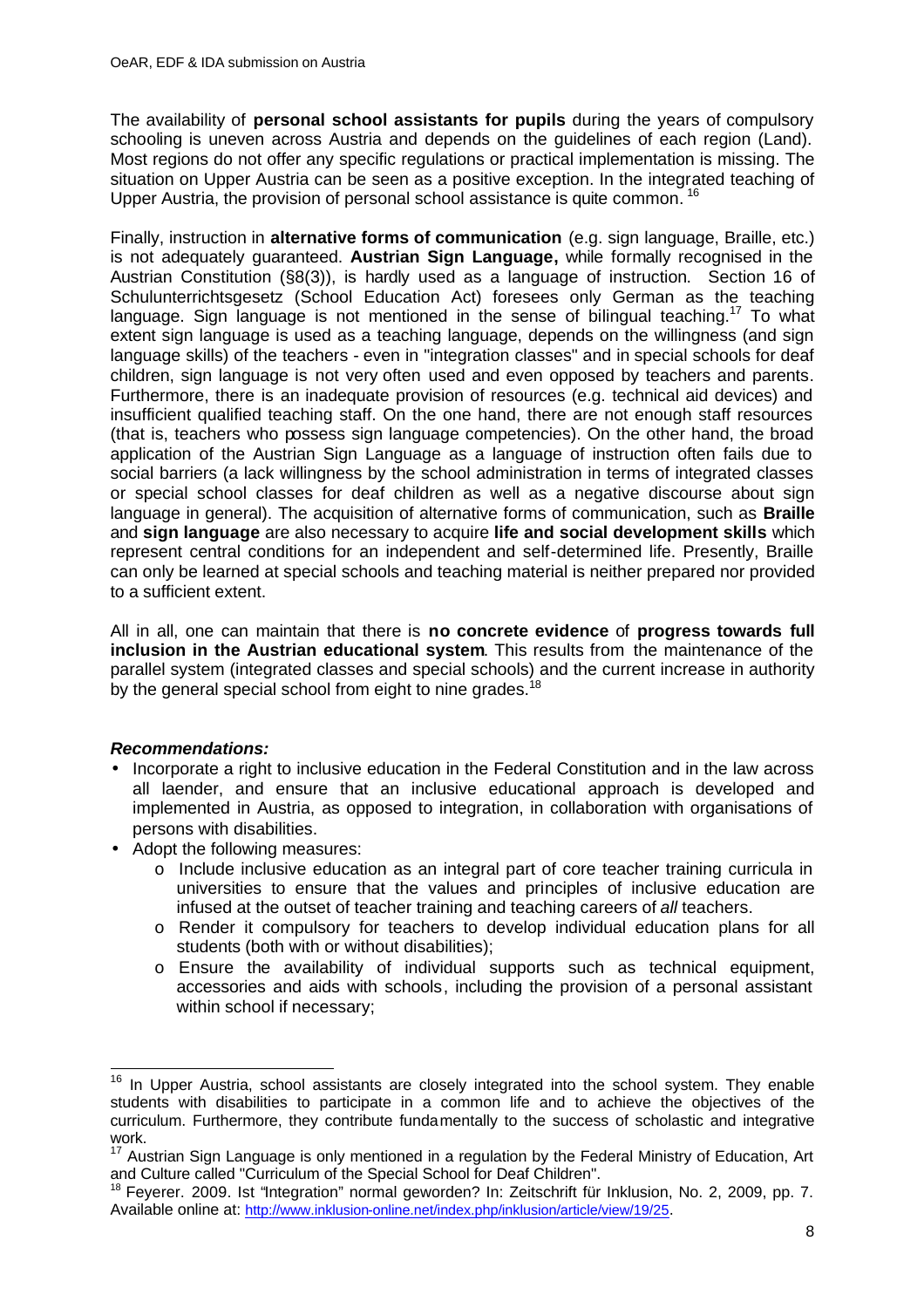- o Ensure accessibility both in terms of the physical environment and with respect to communication, the curricula and pedagogical materials;
- o Ensure the inclusion of hard of hearing and deaf children by having sign language interpreters placed into mainstream schools and formally include sign language as a language of instruction in mainstream schools with basic training on sign language for all teachers;
- o Promote the teaching of disability rights awareness in schools.
- Take steps to transform **Special Education Centers into Education Centers** for all children (adequate pedagogical skills as well as material and staff resources should benefit *all* children (both children with and without disabilities) at mainstream schools)

### *Suggested questions for the list of issues:*

- What steps are being taken to incorporate a definition of inclusive education into the law and to transform current integrative policies and practices into *inclusive* policies and practices for children with disabilities into mainstream schools?
- What measures are being taken to quarantee the implementation of inclusive education in the law and practice? What steps are being taken to ensure the obligatory training of all teachers (beyond special education teachers), compulsory individual education plans for all students, the availability of assistive devices and support in classrooms, accessibility of educational materials and curricula, accessibility of physical school environments, encouragement of the teaching of sign language and disability culture, and allocation of budget for all of the above?
- How many special schools (or special education centers) have been transformed into inclusive schools for all (or education centers for all), and are resources currently being invested to build new special schools?

### **Basic health and welfare (Articles 6, 23, 24, 26, 27)**

In the **area of health care**, children with disabilities are often disadvantaged because Early Childhood Intervention (ECI) is not equally distributed at the regional (Laender) level. In case of an assumed impairment during infancy, children often have to wait for a period of up to three months to receive a standardised diagnosis and afterwards up to two years to receive appropriate therapy or a grant because there are not enough programs for early detection and early childhood intervention. Likewise, there is a lack of child-specific regulations for medical evaluations that form the basis of the entitlement to support benefits, such as in the assessment of the need for long-term care for the purposes of receiving care allowances.

**Habilitation and rehabilitation** are the first significant steps to ensure that children with disabilities are able to lead an independent life, to be mobile and to reach their full potential and participate in society. The Austrian Ombudsman (Volksanwaltschaft) has voiced criticism about the insufficient rehabilitation of children in its 2009 Annual Report. The authors of the report state, inter alia, that "Chronically ill children and youth, who suffer from the consequences of an accident, experience […] medical and psychological states of emergency. Rehabilitation clinics that are especially designed for the needs of such children and youth and their families, do not exist in Austria so far. […] There are estimates that approximately 185 beds will be needed for the rehabilitation of children and youth until 2020 in Austria. Presently, there is no comprehensive care with educational and psychological support for children and youth in Austria. Furthermore, there is no specific regulation on the conditions for the entitlement to rehabilitation services for children. Due to a lack of special service provision in Austria, health insurers occasionally offer financial support for stays at special clinics abroad. For many families, this is not an option. […] For the affected persons it is a disadvantage that, since 1992, the approval of rehabilitation measures is merely a socalled compulsory task for health insurers. This means that they are obliged to provide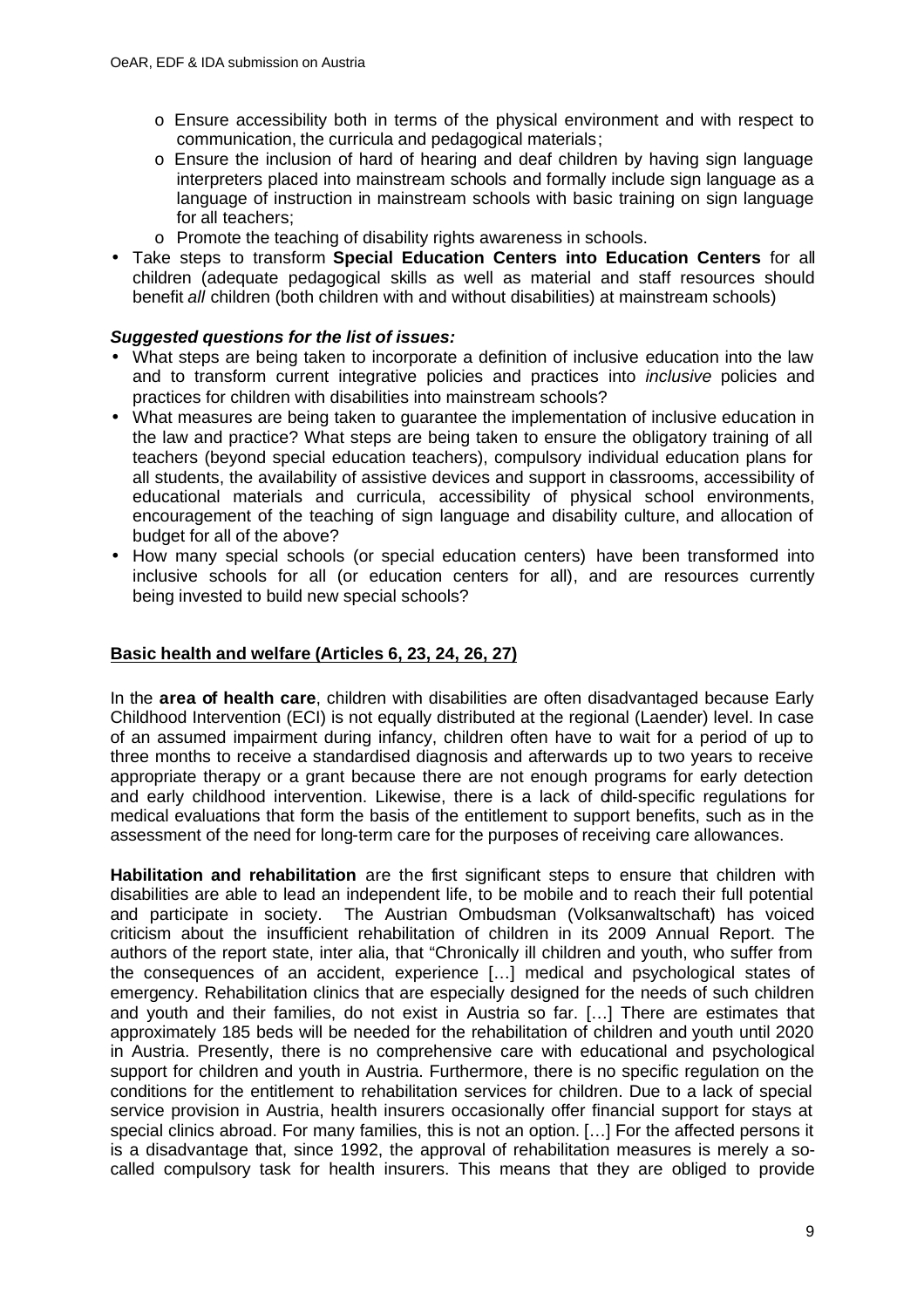rehabilitation measures, however, this obligation is not related to an individual legal claim to services." <sup>19</sup>

### *Recommendations:*

- Undertake a review of rehabilitation services for children across the country together with organisations of persons with disabilities; establish a mechanism to regularly review the effectiveness of all rehabilitation services to identify gaps in the quality, number and diversity of services.
- Take steps to standardise and increase programs for the appropriate early detection and Early Childhood Intervention (ECI) for children with disabilities
- Adopt measures to ensure that all information, education, healthcare and services relating to sexual and reproductive health are made accessible to boys and girls with disabilities, in age-appropriate formats and that they are respectful of the dignity and integrity of persons with disabilities based on the free and informed consent of the individual concerned.

### *Suggested questions for the list of issues:*

- What steps are being taken to adopt measures to ensure that the mental health policy requires all health care and services to be based on the free and informed consent of the person concerned and that involuntary treatment and confinement are not permitted by law?
- What steps are being taken to review and standardise programmes of appropriate early detection and Early Childhood Intervention for children with disabilities ensured in consultation with organisations of persons with disabilities?

# **CONTACT DETAILS**

# **Oesterreichische Arbeitsgemeinschaft fuer Rehabilitation** (OeAR)

Christina Wurzinger wurzinger.eu.recht@oear.or.at Tel +43 1 513 1533 211 www.oear.or.at

**European Disability Forum** Janina Arsenjeva Janina.arsenjeva@edf-feph.org Tel +32 2 282 4602

www.edf-feph.org

# **International Disability Alliance**

Victoria Lee vlee@ida-secretariat.org Tel +41 22 788 4273 www.internationaldisabilityalliance.org

<sup>&</sup>lt;sup>19</sup> Cf. Jahresbericht der Volksanwaltschaft 2009, Kurzbericht, p. 27. http://www.volksanw.gv.at/aktuelles/presse/jahresbericht-2009-praesentiert.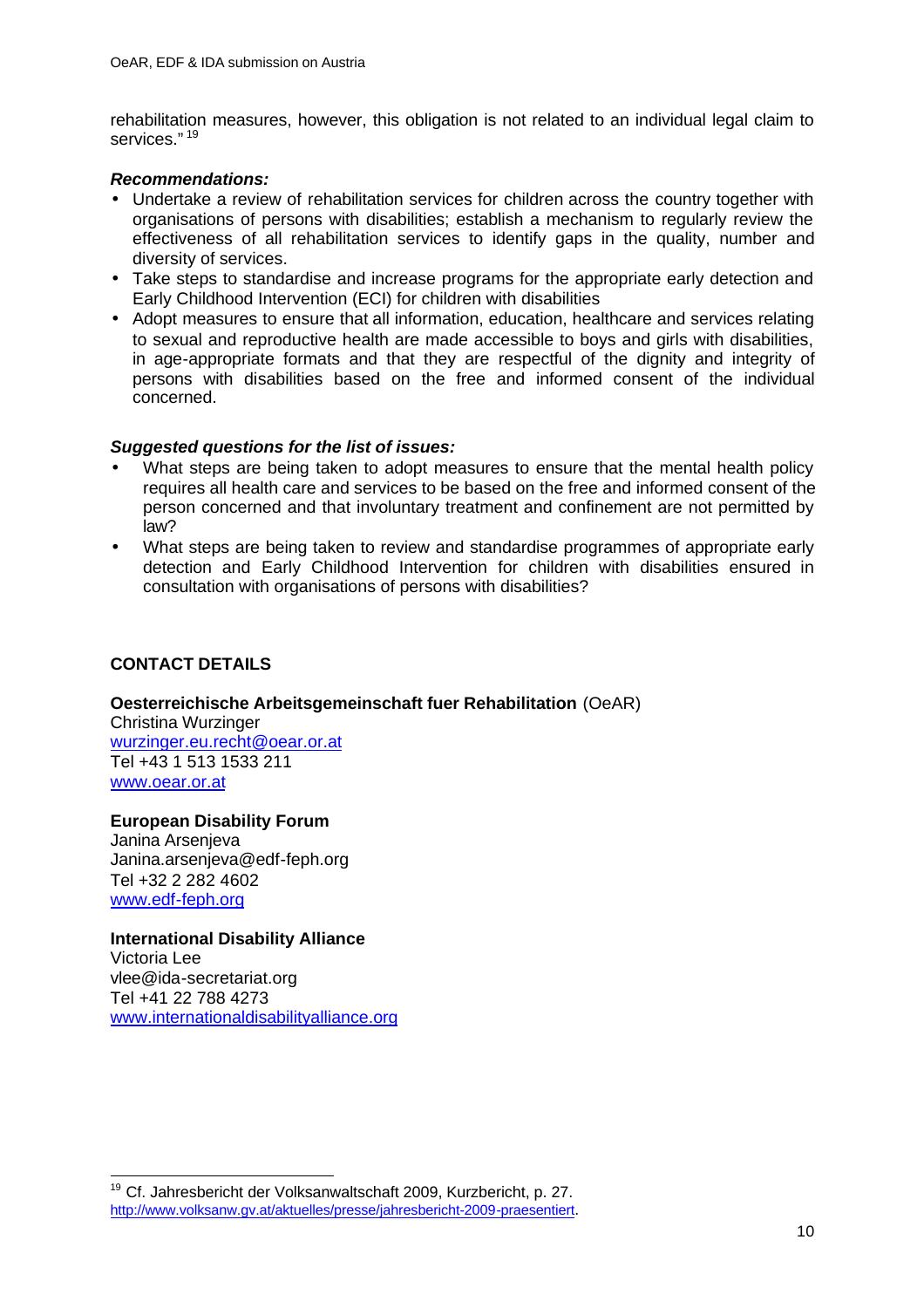# *OeAR, EDF & IDA suggested questions for the List of Issues:*

### *Articles 3(1), 9(1), 12, 18(1), 21(1)*

- What measures are being taken to ensure the effective collection of data and statistics on children with disabilities disaggregated by sex, age, region of residency and type of disability?
- With respect to decisions concerning the child him/herself, how does the Government ensure that children with disabilities have the opportunity to express their views and for their views to be given due weight in accordance with the child's age and maturity, on an equal basis with other children, and are provided with age- and disabilityappropriate support to exercise these rights?

### **Article 28**

- What steps are being taken to incorporate a definition of inclusive education into the law and to transform current integrative policies and practices into *inclusive* policies and practices for children with disabilities into mainstream schools?
- What measures are being taken to guarantee the implementation of inclusive education in the law and practice? What steps are being taken to ensure the !obligatory training of all teachers (beyond special education teachers), compulsory individual education plans for all students, the availability of assistive devices and support in classrooms, accessibility of educational materials and curricula, accessibility of physical school environments, encouragement of the teaching of sign language and disability culture, and allocation of budget for all of the above?
- How many special schools (or special education centers) have been transformed into inclusive schools for all (or education centers for all), and are resources currently being invested to build new special schools?

### *Articles 3(1), 9(1), 12, 18(1), 21(1)*

• What measures are being taken, including the provision of support services, to assist families, including both parents of children with disabilities and parents with disabilities, in their care for their children, and to prevent separation of children from their families?

### **Articles 4, 42, 44(6)**

- Please provide the Committee detailed information on what steps are being taken to ensure the presence of the rights of children with disabilities in national policies on children, including concerning education, social protection and health care.
- What steps are being taken to promote the positive image of children with disabilities amongst government personnel, the public and families? What campaigns are being designed and led together with children with disabilities and their representative organisations in this direction?
- What steps are being taken in order to achieve comprehensive (i.e. physical, social, communicative and intellectual) accessibility for children with disabilities in all facilities/buildings/programmes designed for (being frequented by) children?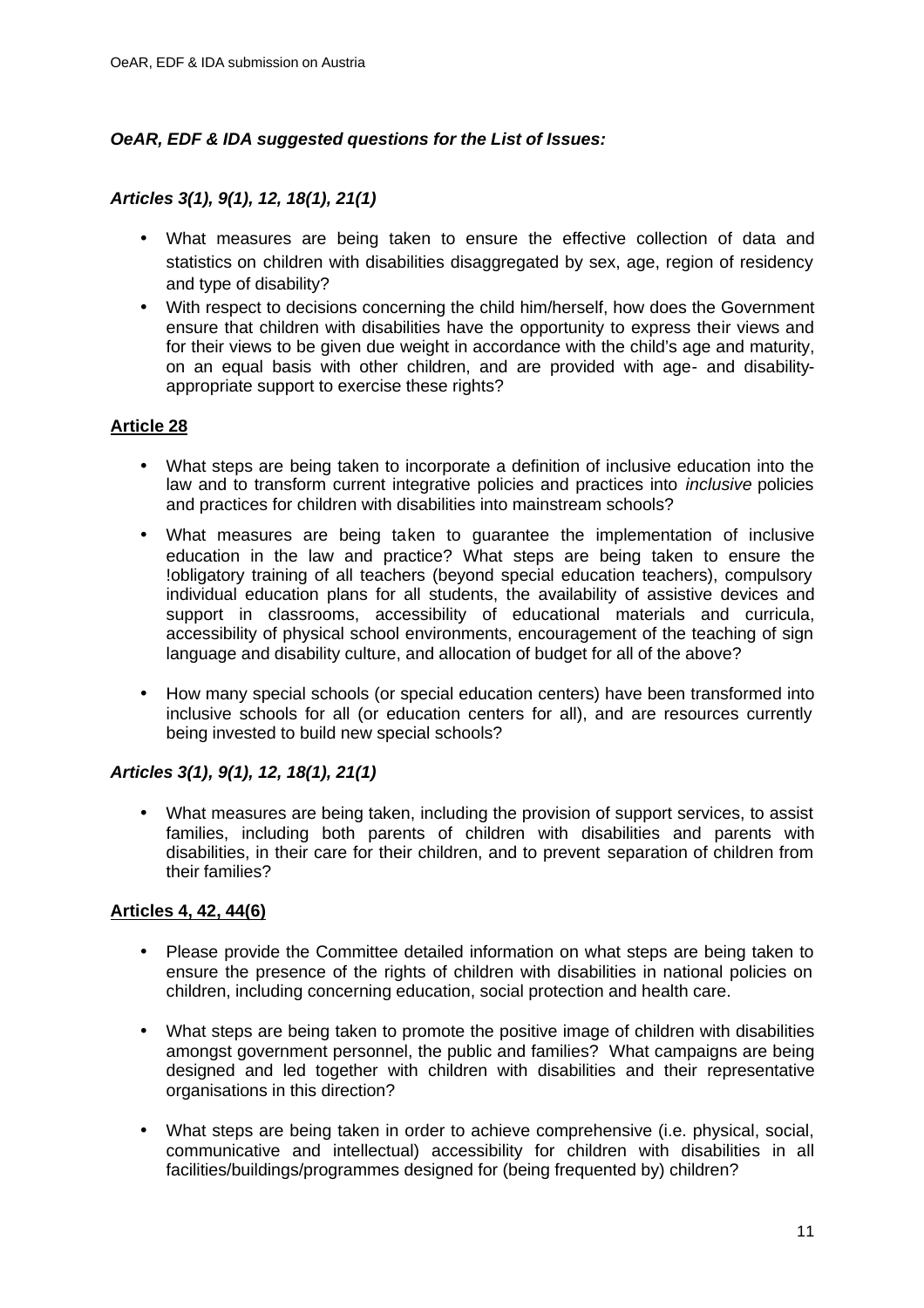• Which measures are being taken in order to strengthen a self-determined life style of children with disabilities (e.g. entitlement to technical aids or personal assistance) in order to encourage them to develop their full personalities?

# **Articles 6, 23, 24, 26, 27**

- What steps are being taken to adopt measures to ensure that the mental health policy requires all health care and services to be based on the free and informed consent of the person concerned and that involuntary treatment and confinement are not permitted by law?
- What steps are being taken to review and standardise programmes of appropriate early detection and Early Childhood Intervention for children with disabilities ensured in consultation with organisations of persons with disabilities?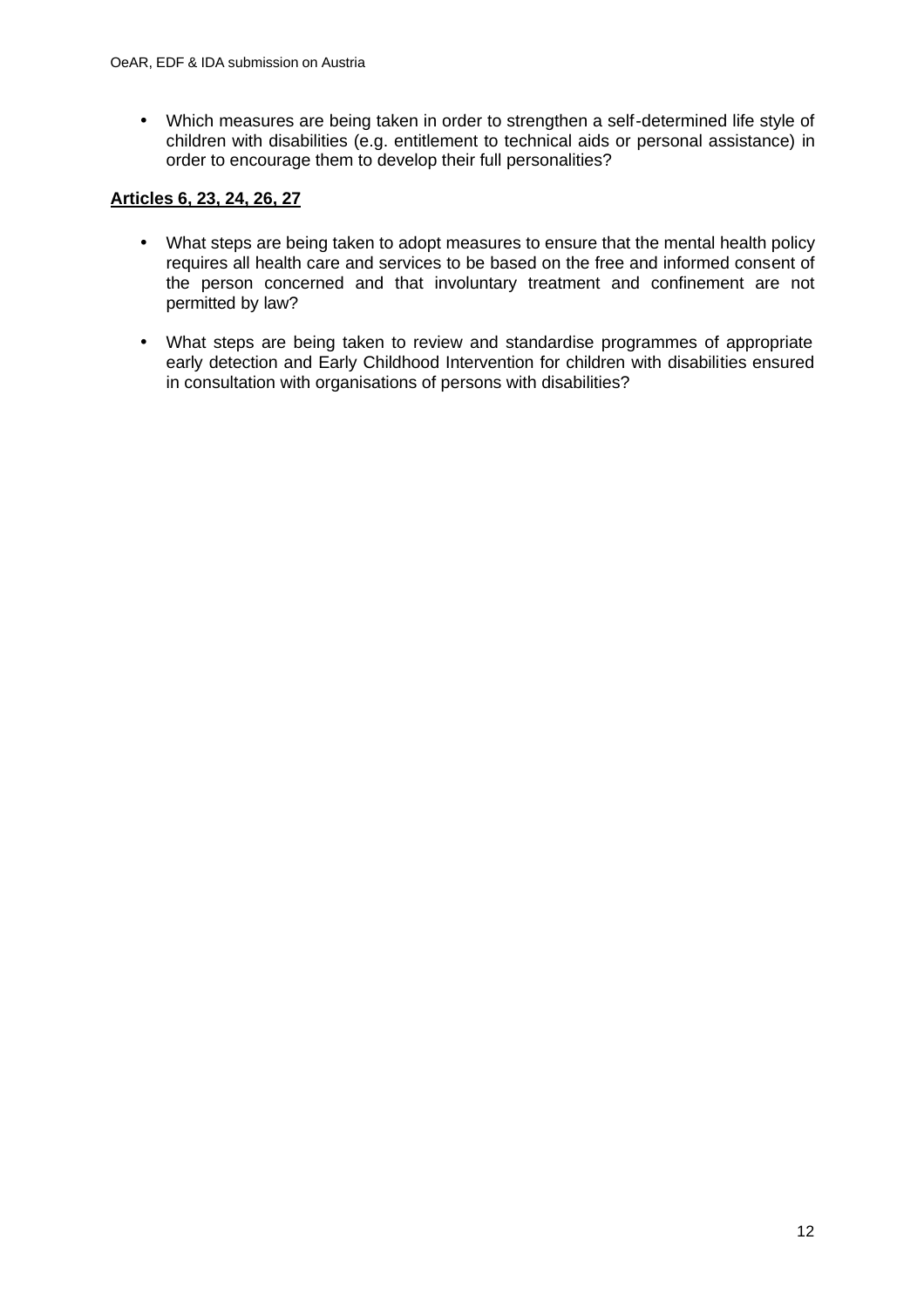# *OeAR, EDF & IDA suggested recommendations for the Concluding Observations:*

### **Articles 4, 42, 44(6)**

- Ensure the mainstreaming of children with disabilities in all legislative and policy action for children, and promote the full inclusion and participation of children with disabilities and their representative organisations in decision making and policy making affecting them.
- Undertake awareness raising campaigns aimed at the government, public and families to promote the positive image of children and adults with disabilities and their role as active participants and contributors to society.
- Adopt measures for strengthening a self-determined lifestyle of children with disabilities (e.g. entitlement to technical aids or personal assistance) in order to encourage them to develop their full personalities and exercise all their rights on an equal basis with other children.

### **Articles 19, 34**

- Address the heightened risk for children with disabilities, in particular girls, of becoming victims of violence and abuse, and adopt urgent measures to ensure that both services and information for victims are made accessible to children with disabilities living in institutions and the community. Take all the necessary measures for the prevention of abuse of and violence against children with disabilities, such as:
	- o ensuring that children and caregivers know that the child is entitled as a matter of right to be treated with dignity and respect and they have the right to complain to appropriate authorities if those rights are breached, including actions to educate and raise awareness amongst children with disabilities in an accessible manner which is appropriate for their age ;
	- o ensuring that institutions providing care for children with disabilities are staffed with specially trained personnel, subject to appropriate standards, regularly monitored and evaluated, have a sensitive complaint mechanisms accessible to children with disabilities; and
	- o enhancing precautionary measures against forced abortion and forced sterilisation.

### *Articles 3(1), 9(1), 12, 18(1), 21(1)*

- Introduce measures in compliance with Article 12 CRC to ensure that children and young people in mental health settings have the right and opportunity to freely express their views on matters of treatment, services and support, and for their views to be given due weight in accordance with the age and maturity of the child, without any discrimination based on disability, and that they have access to age- and disability-appropriate support to exercise these rights.
- Introduce a central contact point for the comprehensive guidance counselling and information services for children with disabilities and their families.
- Collect adequate data on children with disabilities, including girls with disabilities, and use disaggregated data and results of studies to develop policies and programmes to promote equal opportunities for them in society.

#### **Articles 5, 18(1) and (2), 9-11, 19-21, 25, 27(4), 39**